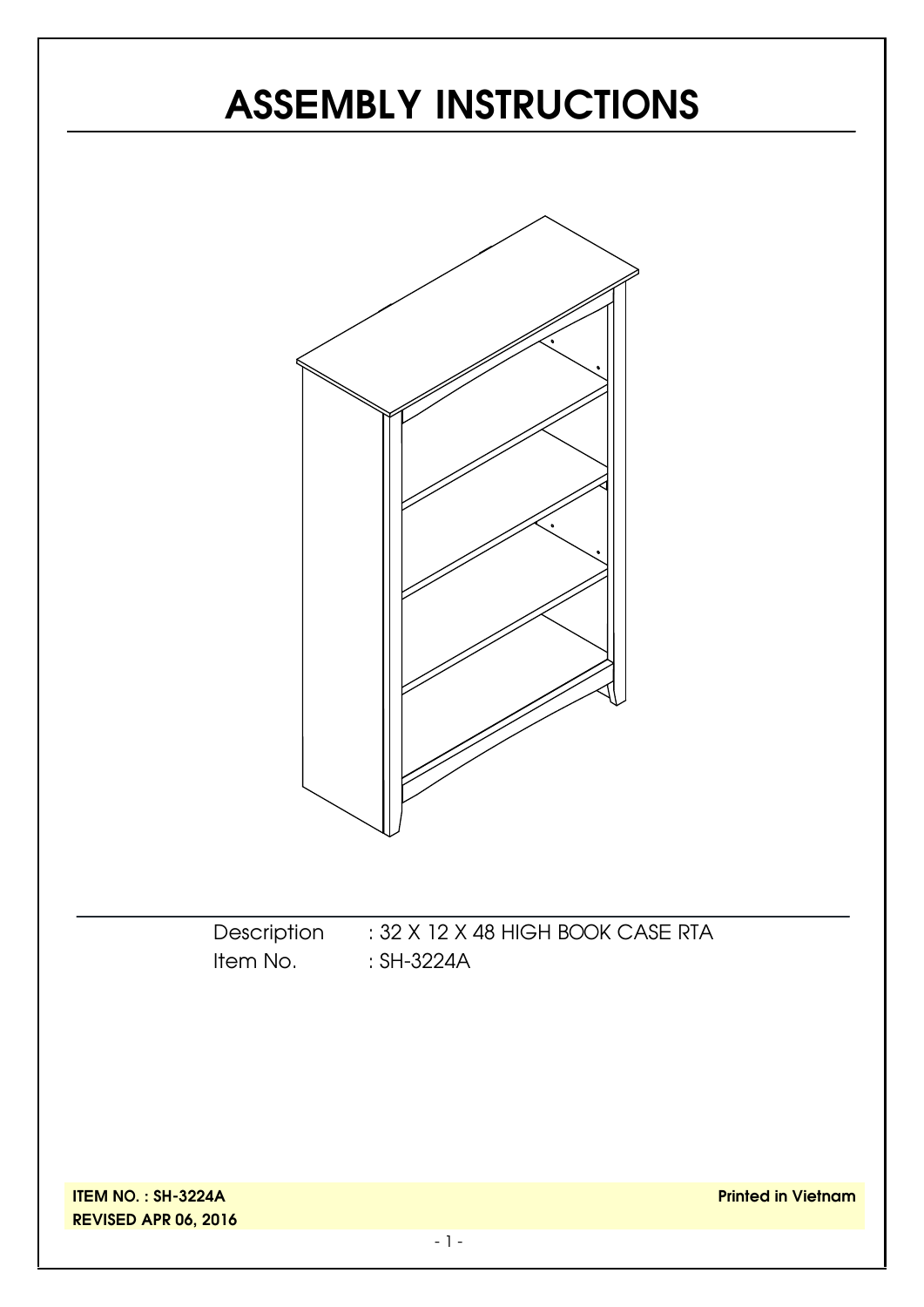# **BEFORE ASSEMBLY**

Thank you for purchasing this quality product. This product has been designed for easy assembly and constructed for durability. All parts were checked prior to packaging to insure quality. Prior to beginning assembly, however, make sure all parts and hardware are included and free of obvious defect. If a part is missing or defective, please contact the store where purchased. If hardware is missing, or you need help with assembly, please call toll free 888-944-8396.

#### **IMPORTANT NOTE:**

- Place all wooden parts on a clean and smooth surface such as a rug or carpet to avoid the parts from being scratched.
- Remove all wrapping material, including staples & packing straps before you start to assemble.
- DO NOT tighten all screws and bolts until completely assembled.
- Keep all hardware parts out of reach of children.

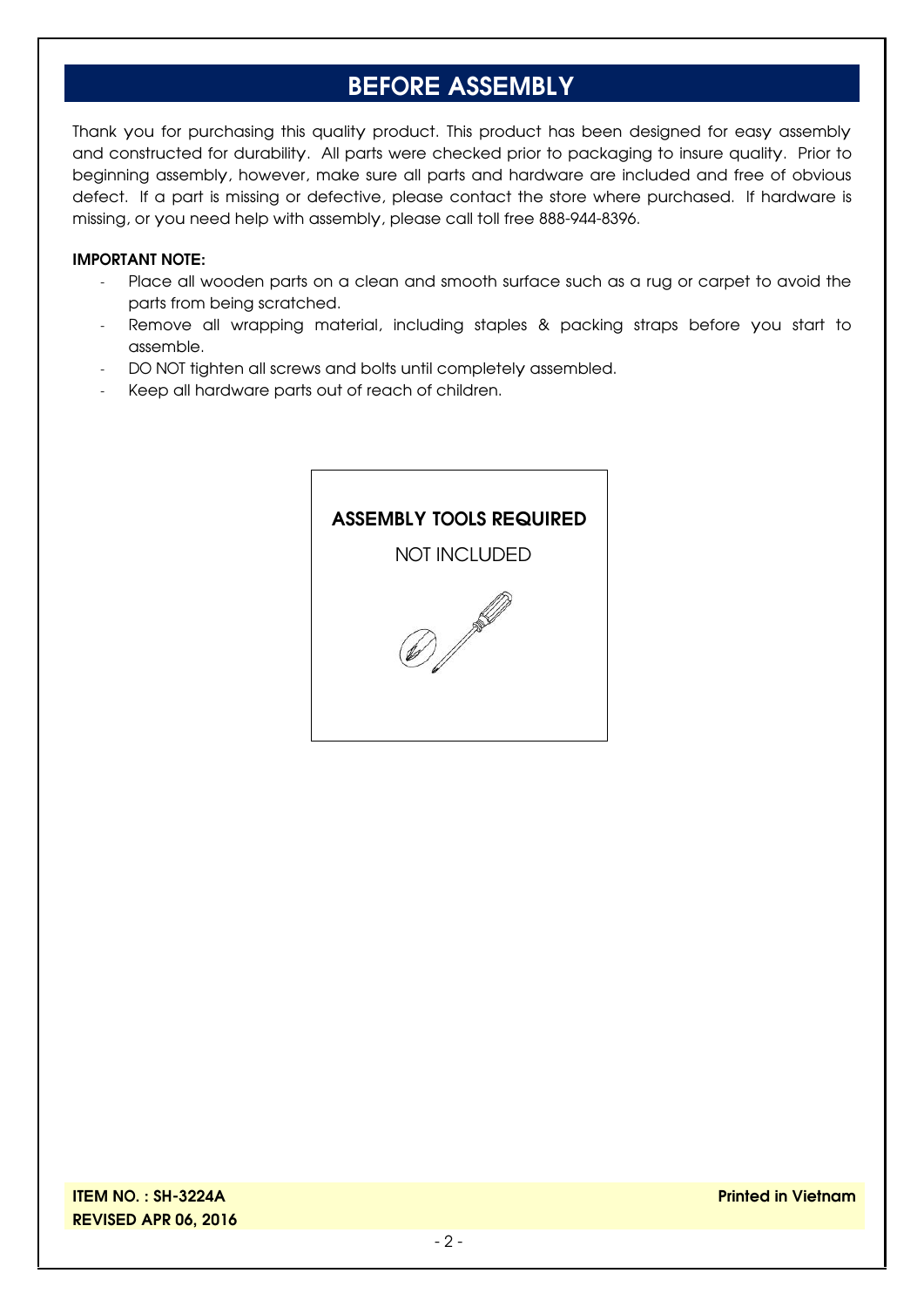# **PARTS LIST**

When unpacking, please be careful not to discard any parts with the packaging. Before continuing, please make sure you have all of the following parts:

| $\mathsf{NO}$ | Description           | Qty        | Sketch    | <b>NO</b>    | Description                  | Qty            | Sketch |
|---------------|-----------------------|------------|-----------|--------------|------------------------------|----------------|--------|
| A             | Top                   | ı          |           | $\, {\bf B}$ | Side panel<br>$(L-R)$        | $\sqrt{2}$     |        |
| $\mathbf C$   | Bottom<br>panel       |            |           | D            | Shelf panel                  | $\overline{1}$ |        |
| E             | Back upper<br>(Large) | ı          |           | F            | <b>Back lower</b><br>(Small) | 1              |        |
| $\mathsf G$   | Connecter             | $\sqrt{2}$ | $\bullet$ | н            | Adjustable shelf             | $\overline{2}$ |        |

#### **HARDWARE LIST**

When unpacking, please be careful not to discard any parts with the packaging. Before continuing, please make sure you have all of the following hardware:

| <b>NO</b> | Description                                 | Qty            | Sketch     | <b>NO</b>        | <b>Description</b>                      | Qty            | <b>Sketch</b>  |
|-----------|---------------------------------------------|----------------|------------|------------------|-----------------------------------------|----------------|----------------|
|           | <b>Bolt</b><br>(M6 x 30mm)                  | 12             | mmmmm<br>Φ | $\boldsymbol{2}$ | Lock washer<br>$(\Phi6.5 \times 11$ mm) | 12             |                |
| 3         | Flat washer<br>$(46.5 \times 13 \text{mm})$ | 12             |            | 4                | Allen Key<br>(M4 x 110mm)               |                | <b>Records</b> |
| 5         | Shelf support<br>bracket                    | 8              |            | 6                | Short screw<br>M3.5 x 15mm              | 12             |                |
| 7         | Long screw<br>(M4 x 30mm)                   | $\overline{2}$ |            | 8                | Steel band                              | $\overline{2}$ | 0000000000     |
| 9         | Pan head<br>screw<br>(M4 x 20mm)            | 12             |            | 10               | Flat washer<br>$(46.5 \times 19$ mm)    | 3              |                |

**ITEM NO. : SH-3224A REVISED APR 06, 2016**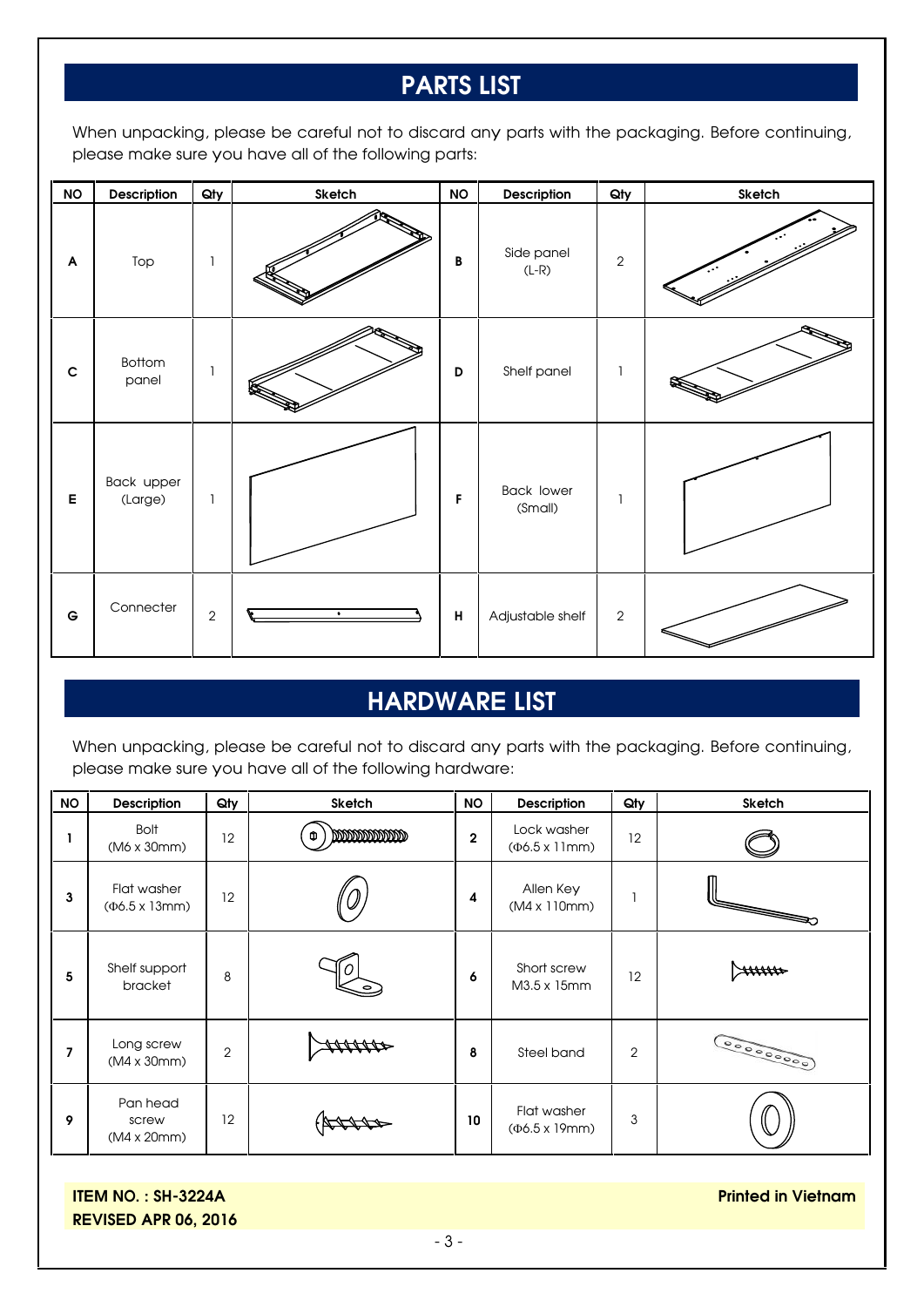### **STEP 1**

Attach side panels (B) to the top (A), and shelf panel (D) and bottom panel (C) with bolts (1), and washers (2) and (3) as shown below. Tighten with Allen key (4).



## **STEP 2**

Slide back panels (E) and (F) into the grooves as shown below .

Attach back panel (F) to bottom panel (C) with pan head screws (9) as shown below. Then attach back panels (E) and (F) to bottom panel (D) with pan head screws (9) and washers (10). Tighten with a screwdriver.

Remove the paper strip and attach sticky side of connecters (G) to back of the unit. Then attach connecters (G) to the top (A) and bottom panel (C) and shelf panel (D) with pan head screws (9). Tighten with a screwdriver.